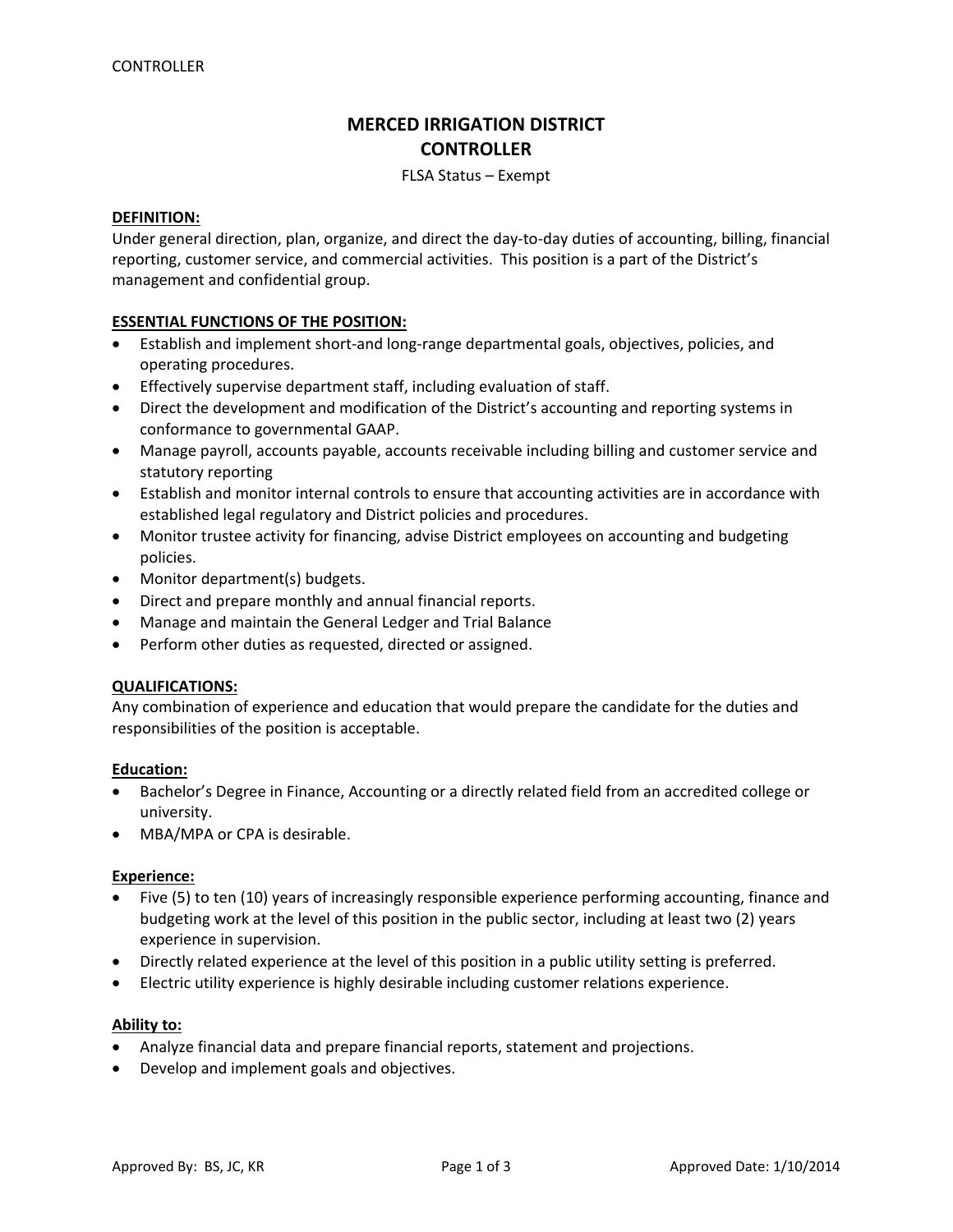- Motivate teams to produce quality materials within tight timeframes and simultaneously manage several projects.
- Effectively supervise, develop, coach and evaluate professional, technical and clerical support staff.
- Participate in and facilitate group meetings.
- Maintain effective relationships with employees, business colleagues and the public.
- Occasionally travel to attend conferences and meetings in‐and out‐of‐state.
- Professional written and verbal communication and interpersonal skills, including effective presentation of information to small and large groups.

# **Knowledge of:**

- Knowledge of management/supervisory methods and techniques.
- Knowledge of finance, government and enterprise accounting, auditing, budgeting and cost control principles, practices and applications including Generally Accepted Accounting Principles (GAAP).
- Generally accepted auditing standards.
- Automated financial and accounting reporting systems.
- Microsoft Office word processing, spreadsheet and presentation programs.
- Federal and state financial regulations.
- Short and long‐term budgeting and forecasting.

# **Necessary Special Requirements:**

- Must file a Statement of Economic Interests in compliance with Government Code Section 8100.
- Must complete a two hour Ethics training course every two years in compliance with California AB 1234.
- Must complete two hours of Sexual Harassment training every two years in compliance with California AB 1825.
- A valid California Class C Driver License and the ability to maintain insurability under the District's vehicle insurance program.
- Abide by all District policies, guidelines and rules.

# **ENVIRONMENTAL FACTORS:**

- Exposure to the sun: 10% or less work time spent outside a building and exposed to the sun.
- Irregular or extended work hours: Occasionally required to change working hours or work overtime.
- Work performed in an office environment

The physical and mental demands described here are representative of those that must be met by an employee to successfully perform the essential functions of this job. Reasonable accommodations may be made to enable individuals with disabilities to perform the essential functions:

# **ESSENTIAL MENTAL ABILITIES:**

- Exercise independent judgment.
- Self directing and organized.
- Reason objectively.
- Assess, project and plan work activities on a daily and weekly basis.
- Interpret state/ federal/agency regulations.
- Document concisely, accurately and timely.
- Handle a variety of duties which may be interrupted or changed by immediate circumstances.